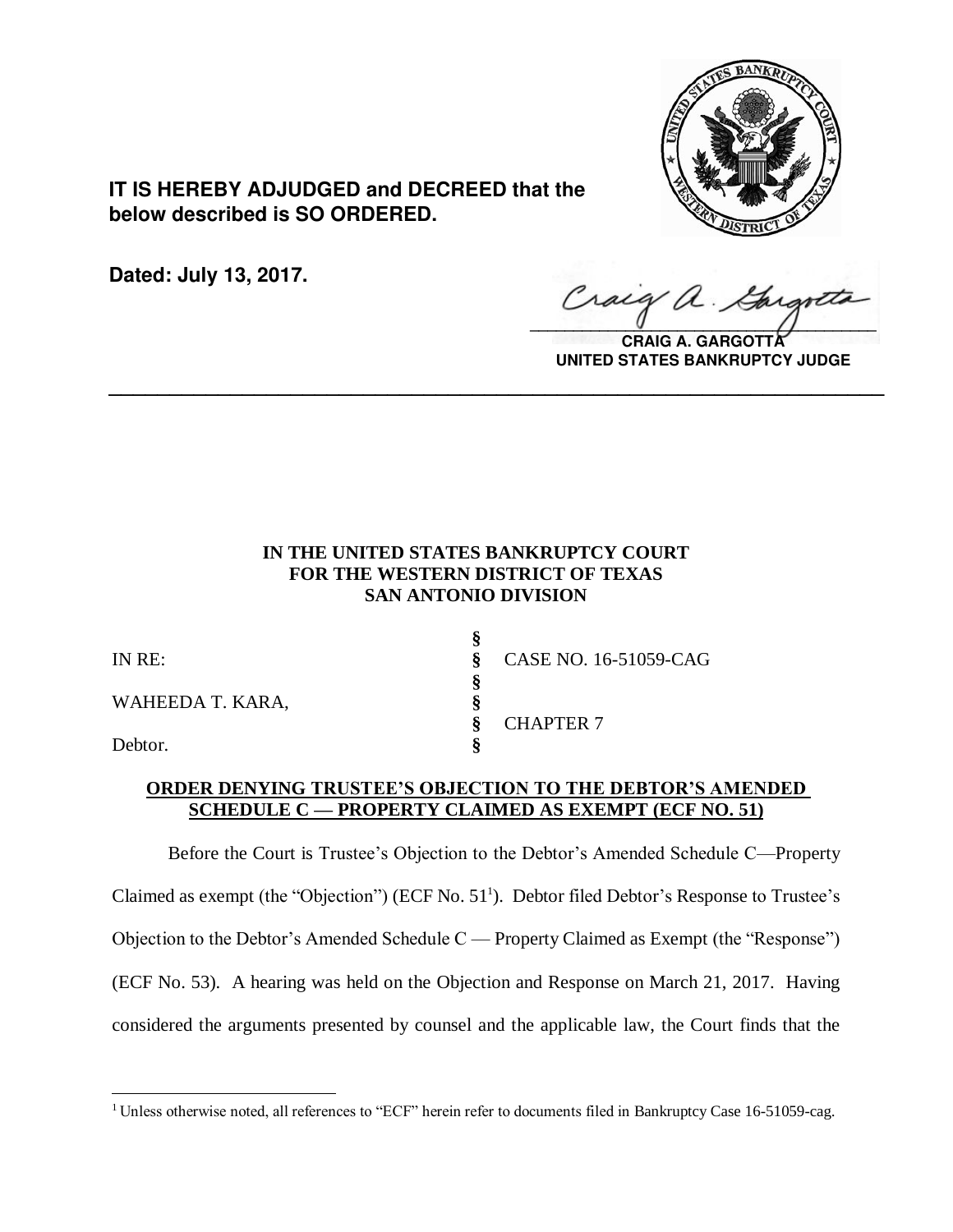claim of exemption in the inherited individual retirement account ("Inherited IRA") is a valid use of state exemptions under 11 U.S.C. § 522(b)(3). Therefore, the Objection should be denied and overruled, and Debtor's claim of exemption in the Inherited IRA is sustained.

### **BACKGROUND**

This case involves Debtor's claim of exemption regarding her Inherited IRA. On May 3, 2016, Debtor filed her chapter 7 bankruptcy case (ECF No. 1). Debtor filed her original schedules on May 17, 2016, which included a claim of exemptions based on "state exemptions" under § 522(b)(3) (ECF No. 6). Debtor's schedules were then amended on July 28, 2016, to modify the selection of exemptions to "bankruptcy exemptions" pursuant to  $\S$  522(b)(2) (ECF No. 16). On August 2, 2016, Debtor testified at the meeting of creditors that she inherited the IRA from her aunt. Trustee first objected to Debtor's claim of exemption in the Inherited IRA on August 8, 2016 (ECF No. 19), which resulted in an Agreed Order sustaining the Trustee's objection (ECF No. 45). The Agreed Order denied Debtor's claim of exemption in the Inherited IRA with prejudice to refiling under § 522(b)(2), but without prejudice to refiling under § 522(b)(3). Debtor amended her claim of exemptions for a second time, changing her election of exemptions back to "state exemptions" pursuant to  $\S$  522(b)(3) in order to argue that the Inherited IRA was indeed exempt (ECF No. 41). Debtor based her state law claim of exemption in the Inherited IRA on Section 42.0021 of the Texas Property Code. Trustee filed his Objection (ECF No. 51).

# **LEGAL ANALYSIS**

Trustee submits two reasons for why his Objection should be sustained. First, Trustee asserts that in *Clark v. Rameker*, the Supreme Court held that an individual retirement account that was inherited from a non-spouse did not meet the definition of "retirement funds" within the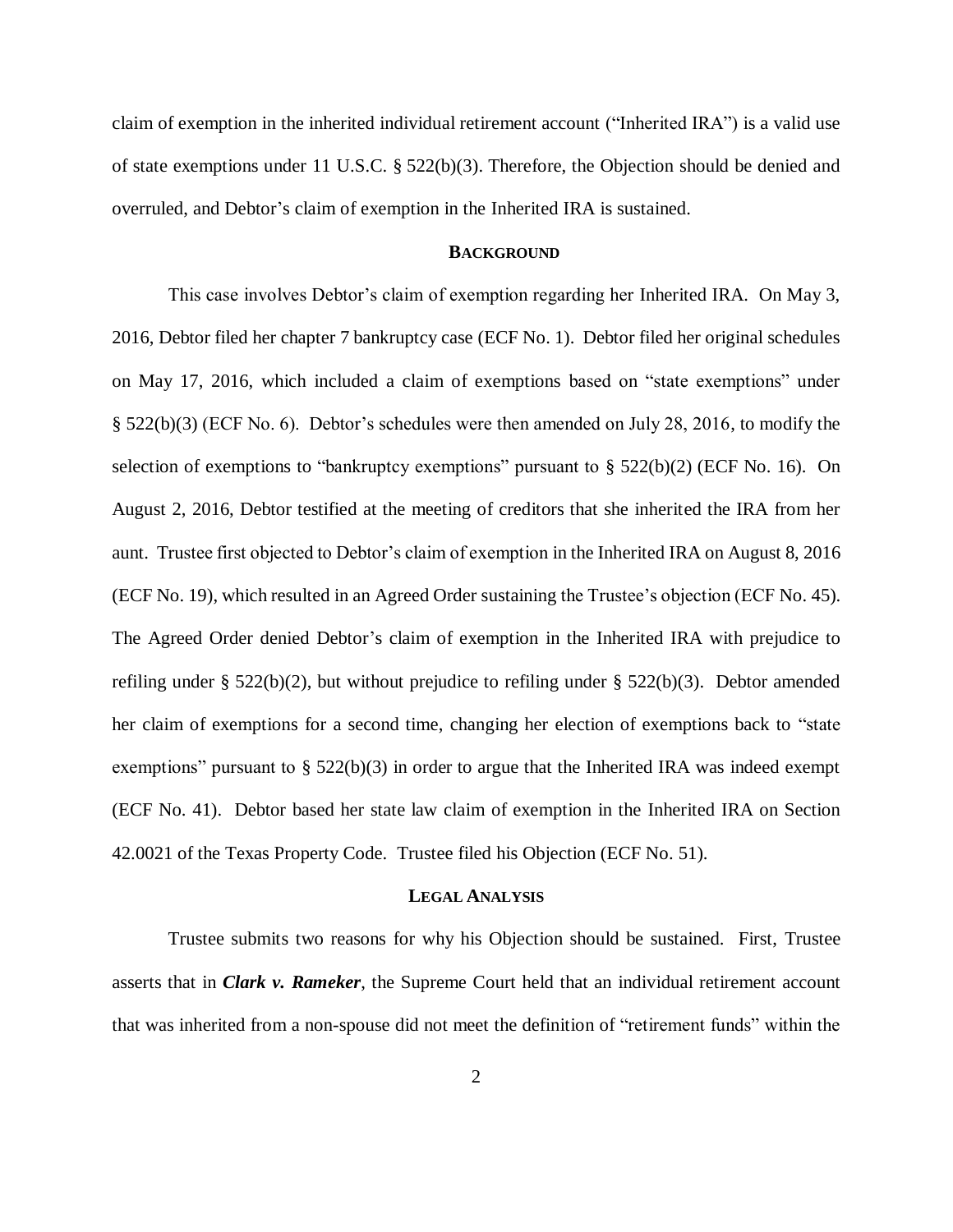plain meaning of  $\S$  522(b)(3). 134 S. Ct. 2242, 2246 (2014). Trustee's second argument is that § 42.0021 of the Texas Property Code does not protect this account as exempt. The Court, however, is not convinced by either arguments. The Court reviewed *In re Pacheco*, 537 B.R. 935, (Bankr. D. Ariz. 2015), and finds that Debtor's state law claim of exemption in the Inherited IRA is valid as the holding in *Clark* is not dispositive of the issue presented in the case at bar. As to Trustee's second argument, the court agrees with Debtor's analysis of *In re Enloe*, 542 B. R. 414 (Bankr. S.D. Tex. 2015), and finds that Debtor's Inherited IRA falls within the purview of § 42.0021 of the Texas Property Code.

#### A. **Does** *Clark* **Provide a Blanket Prohibition to Exemption of Inherited IRAs**

In *Clark v. Rameker*, the debtor's mother established a traditional<sup>2</sup> individual retirement account ("IRA") and named debtor as the sole beneficiary. Once the debtor inherited the account, it became classified as an inherited IRA. Debtor and her husband filed for Chapter 7 bankruptcy in October 2010 and exempted debtor's inherited IRA under § 522(b)(3)(C). Subsequently, the Chapter 7 Trustee and unsecured creditors objected to the exemption, because the inherited IRA did not qualify as a "retirement fund" under  $\S$  522(b)(3)(C). The issue presented to the Supreme Court was whether funds contained in an inherited IRA qualify as "retirement funds" within the meaning of the bankruptcy exemption under  $\S$  522(b)(3)(C). The Court opined that funds must meet two requirements in order to qualify for exemption under 11 U.S.C. § 522(b)(3)(C): (1) account funds must qualify as "retirement funds," and (2) funds must be held in a tax-exempt

 $\overline{a}$ 

<sup>2</sup> A traditional IRA is created under 26 U.S.C. § 408 to encourage individuals to save for retirement and possesses the following characteristics:

<sup>1.</sup> Tax-deductible qualified contributions;

<sup>2.</sup> Withdrawals taken before accountholder reaches age 59 ½ are subject to a 10% penalty; and

<sup>3.</sup> Capital gains and dividends on contributions are taxed upon withdrawal.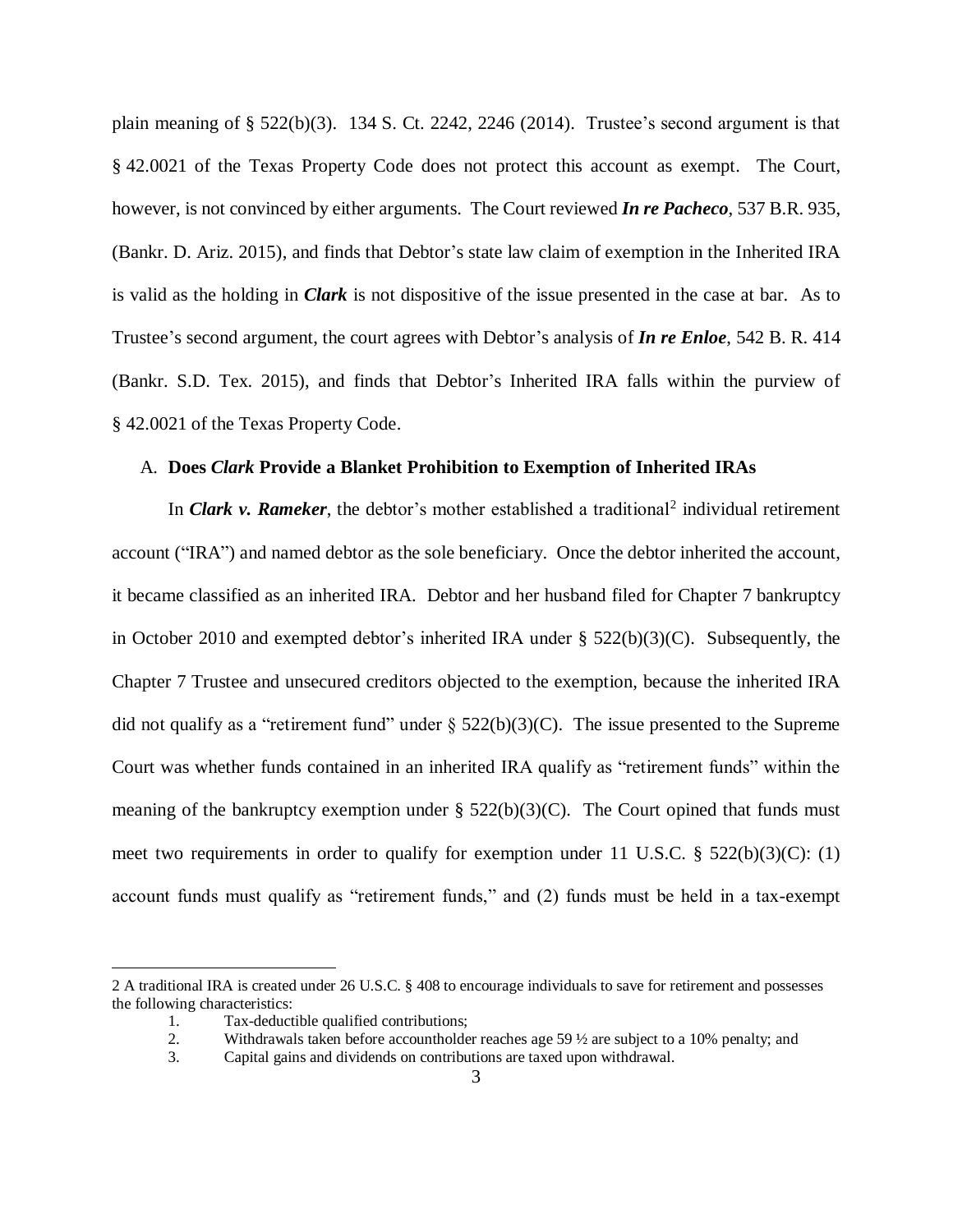account recognized in the Internal Revenue Code. *Clark*, 134 S. Ct. at 2248. If both requirements are not met, accountholders may not exempt the funds under § 522(b)(3)(C). *Id.* 

The Court employed an objective standard to determine whether the IRA could be could be considered "retirement funds" pursuant to § 522(b)(3)(C). *Id.* at 2246. To answer this question, the Court analyzed three legal characteristics of an inherited IRA to determine if "the account is one set aside for the day when an individual stops working." *Id.* 

The first legal characteristic of an inherited IRA the Court scrutinized was the inability for an accountholder to contribute money to the account. *Id.* While a traditional or Roth IRA allows for qualified contributions, an inherited IRA does not. *See* 26 U.S.C. § 219(d)(4) ("No deduction shall be allowed under this section with respect to any amount paid to an inherited individual retirement account or individual retirement annuity (within the meaning of section  $408(d)(3)(C)(ii)$ "). Thus, the purpose of setting aside funds for retirement would not be achievable for inherited IRA accountholders. *Clark*, 134 S. Ct. at 2247.

The Court then looked at the requirement of inherited IRA accountholders to withdraw all account funds as the second legal characteristic. *Id.* Because accountholders are required to withdraw all account funds within five years or receive minimum annual account distributions under 26 C.F.R. § 1.408-8, accountholders are unable to set aside the funds for retirement purposes. *Id.* 

The third characteristic of an inherited IRA was particularly crucial to the Court's analysis. The ability of an inherited IRA accountholder to withdraw unlimited funds from the account at any given time and without penalty contrasts with the limitations placed on traditional and Roth IRAs. *Id.* While penalties for early withdrawal from traditional and Roth IRAs encourage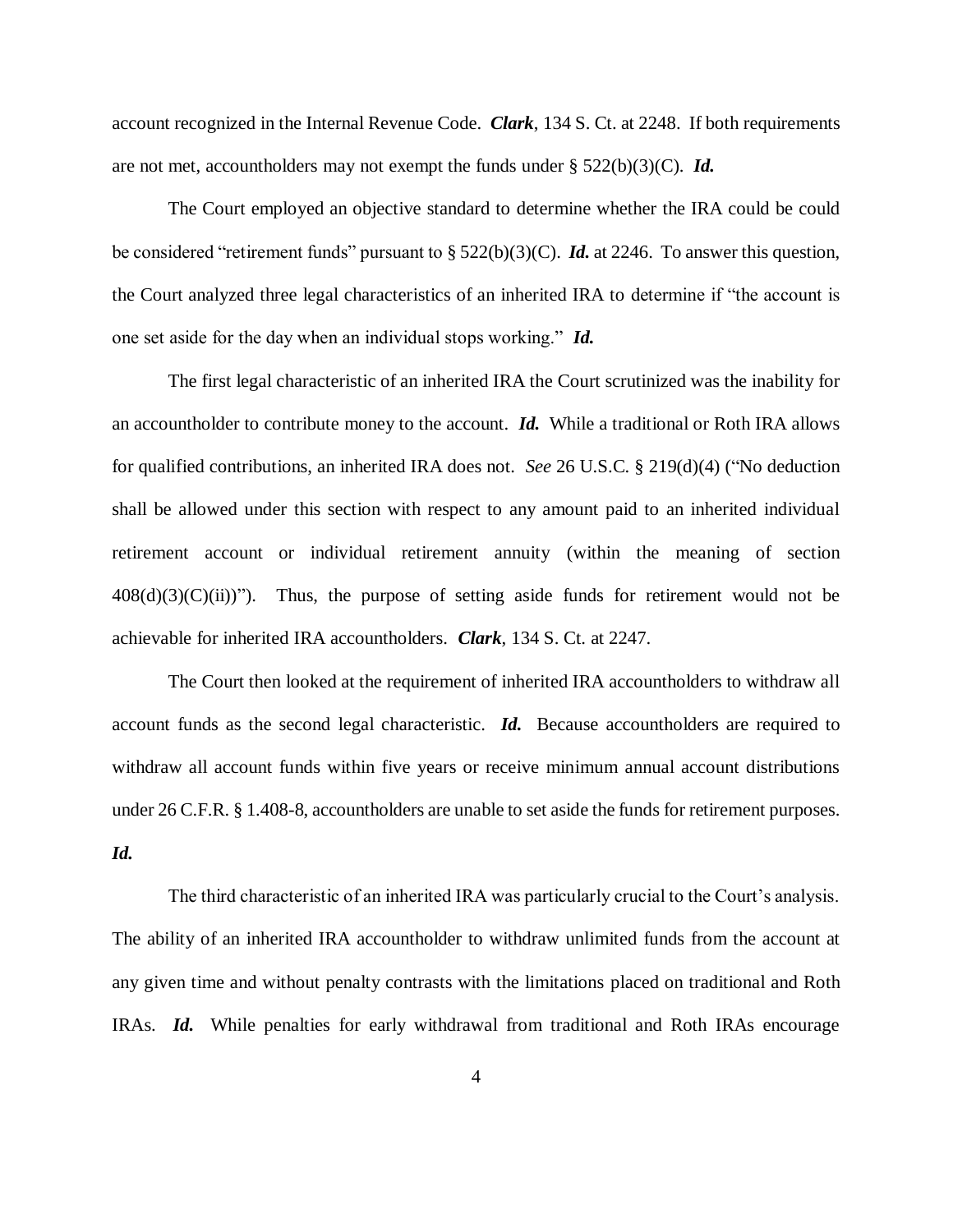accountholders to leave the funds untouched until retirement, inherited IRA holders are able to withdraw funds freely at any time and for immediate use without penalty. *Id.* The immediate usage and free withdrawal of account funds therefore, defeats the purpose of exempting for "retirement funds" under § 522(b)(3)(C). *Id.*

Examining these three legal characteristics of inherited IRAs, the Court concluded that the funds held in an inherited IRA "are not objectively set aside for the purpose of retirement." *Id.* As such, a unanimous Supreme Court concluded that finds contained in an inherited IRA do not qualify as "retirement funds" subject to exemption under  $\S$  522(b)(3)(C).

The Court, however, is not convinced that the *Clark* opinion addresses the specific issue presented in this case and therefore declines to find that *Clark* is determinative of the case at bar. The facts before the court in *Clark* differ from that of *Pacheco* and the case at bar. In *Clark* the Court was considering a claimed inherited IRA exemption under  $\S 522(b)(3)(C)$  alone as no state law exemption was claimed. The issue presented here more closely resembles the facts contained in *Pacheco*.

# B. *In Re Pacheco*

The *Pacheco* is instructive to this Court as it clearly distinguishes *Clark* from applicability to state exemptions. In *Pacheco*, the chapter 7 debtor claimed an exemption for an inherited IRA pursuant to Arizona Revised Statute (A. R. S.) § 33–1126. The statute provides:

> Any money or other assets payable to a participant in or beneficiary of, or any interest of any participant or beneficiary in, a retirement plan under § 401(a), 403(a), 403(b), 408, 408A or 409 or a deferred compensation plan under § 457 of the United States internal revenue code ["I.R.C."] of 1986, as amended, whether the beneficiary's interest arises by inheritance, designation, appointment or otherwise, is exempt from all claims of creditors of the beneficiary or participant.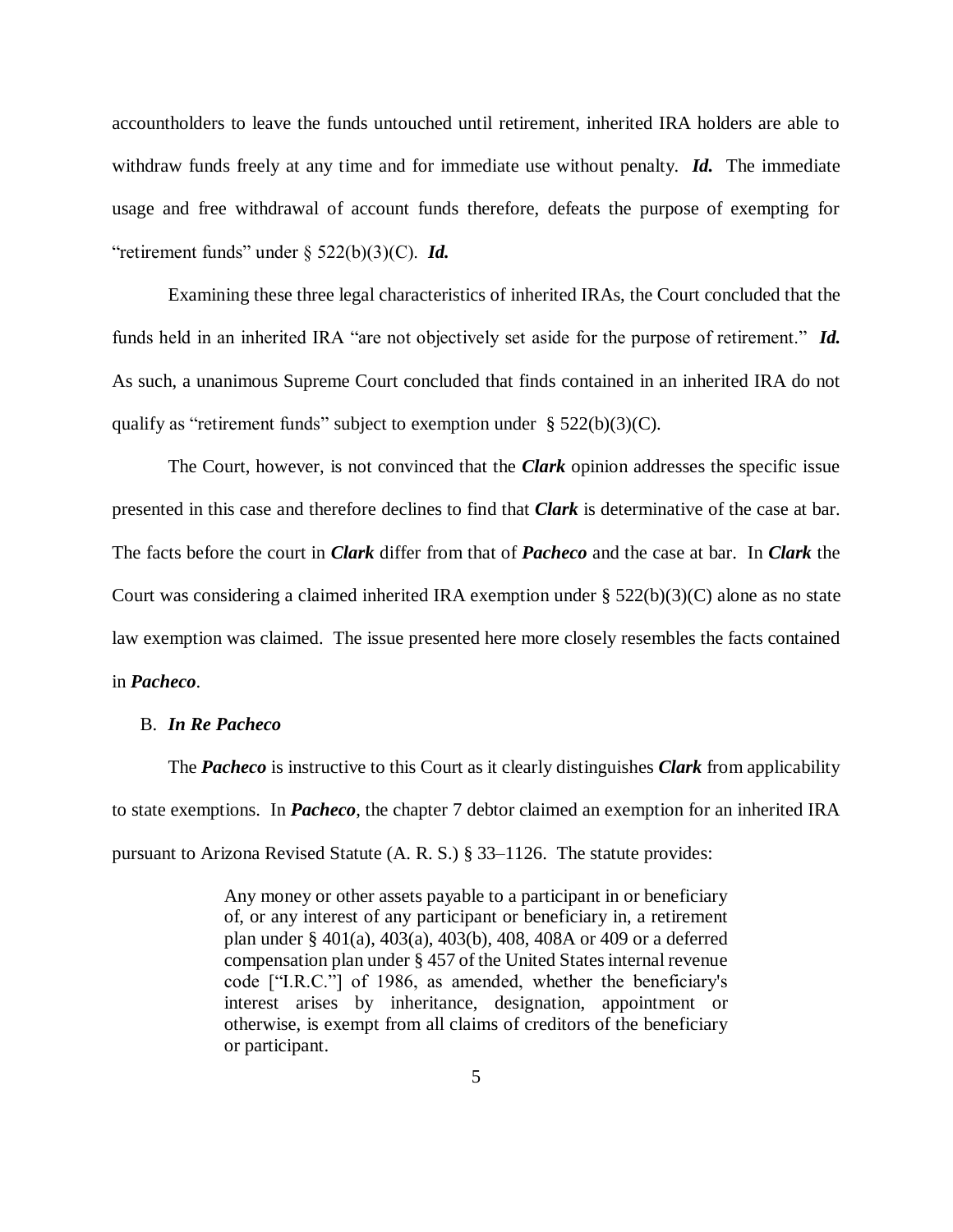Ariz. Rev. Stat. Ann. § 33–1126 (2017). The trustee, however, objected to the exemption and argued that, based on the holding in *Clark*, inherited IRA's are not exempt as a matter of law. *In re Pacheco*, 537 B.R. at 937. The trustee made two arguments in support of his position: (1) § 522(b)(3)(C) preempts the Arizona IRA exemption statute and, (2) even if the Arizona statute does apply, no exemption is available as the account in question was created to comply with I.R.C. § 401(k), which is not encompassed within the Arizona statute. *Id.*

The **Pacheco** court took both issues in turn, first addressing  $\S$  522(b)(3)(C) preemption of the Arizona statute. The court first examined the doctrine of preemption and noted that "[t]here are three ways in which a state law may be preempted: (1) When Congress has legislated so comprehensively in an area so as to 'occupy the field' of regulation and leaving states no room to legislate; (2) When federal legislation expressly declares such intent; or (3) When state law actually conflicts with federal law." *Id.* (citing *In re Applebaum*, 422 B.R. 684, 688 (9th Cir. B.A.P. 2009)). None of these situations existed in the *Pacheco* case. The court noted that Arizona is an opt-out state, meaning that Arizona residents are required by law to use Arizona statutory exemptions. *Id.* at 938. The trustee argued that the inclusion of  $\S$  522(b)(3)(C) in the Bankruptcy Code, preempts the Arizona exemption statute. *Id.* The court, however, disagreed noting that "[n]othing in § 522 expresses an intent to occupy the field or otherwise restrict a state from providing a state exemption for a retirement fund." *Id.*

Section  $522(b)(3)(C)$  exemption is available to all debtors regardless of whether the debtor's state has opted out of federal exemptions. *Id. (*citing *In re Hamlin*, 465 B.R. 863, 870- 71 (9th Cir. B.A.P. 2012) (stating that debtors in opt-out states may claim the  $\S$  522(b)(3)(C) exemption)). The **Pacheco** court concluded that the goal of § 522(b)(3)(C) is to ensure that debtors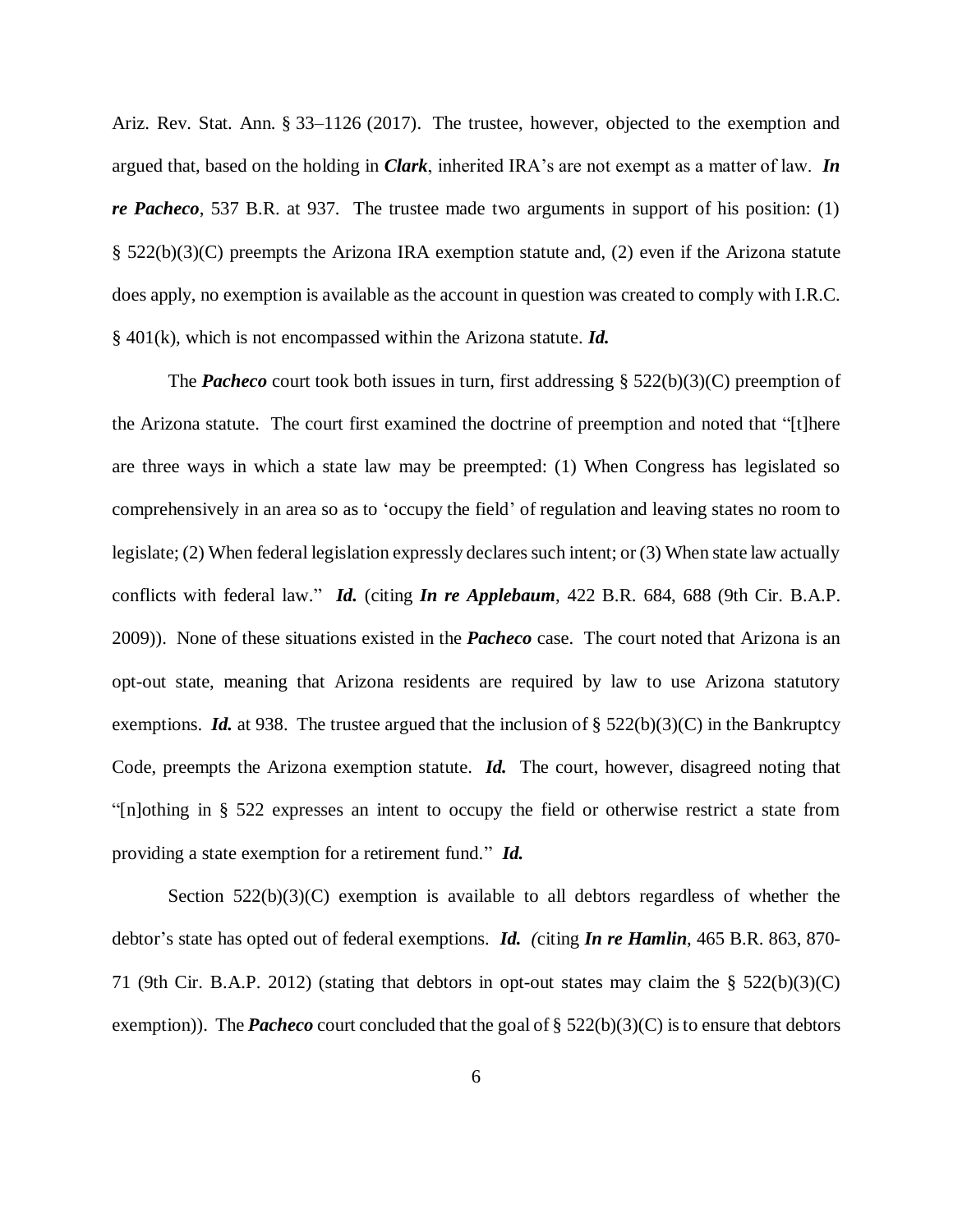are able to exempt a certain amount of retirement funds even where the debtor's state has opted out of the federal exemption scheme. *In re Pacheco*, 537 B.R. at 939. The court noted that the fact that the language of the federal exemption and Arizona statute differ does not mean that the state statute conflicts with the federal exemption as "[e]xemptions in opt-out states routinely differ significantly from the federal bankruptcy exemptions, whether they are more liberal or more restrictive." *Id.* Indeed, federal exemptions do not serve as a minimum but as an available alternative in states that have not opted-out of federal exemptions. *Id.* (citation omitted). Thus, the **Pacheco** court concluded that  $\S 522(b)(3)(C)$  serves as the floor for exemptions for retirement funds, not the ceiling. *Id.*; *see also In re Walker*, 959 F.2d 894, 901 (10th Cir. 1992) ("The Oklahoma exemption statute is not inconsistent with the alternate federal list in 11 U.S.C. § 522; it simply is more favorable to debtors.").

The court went on to discuss the *Clark* opinion and concluded that its holding was inapplicable to the ruling in *Pacheco*. *In re Pacheco*, 537 B.R. at 939. Again, the issue in *Clark* was whether "funds contained in an inherited individual retirement account (IRA) qualify as 'retirement funds' within the meaning" of § 522(b)(3)(C). *Id.* at 939-40. (quoting *Clark*, 134 S. Ct. at 2246). The court concluded that inherited IRA retirement funds are no longer funds put aside for when an individual stops working. As such, an inherited IRA could never qualify within the meaning of  $\S$  522(b)(3)(C).

The *Pacheco* court then discussed the reason why applying *Clark* to the instant case was problematic, as the issue presented in the *Clark* case was "whether section 522(b)(3)(C) applies to inherited IRAs by non-spouses. It did not address Arizona's exemption statute and certainly did not address preemption." *Id.* at 940. Under Arizona's exemption law, a debtor is allowed to keep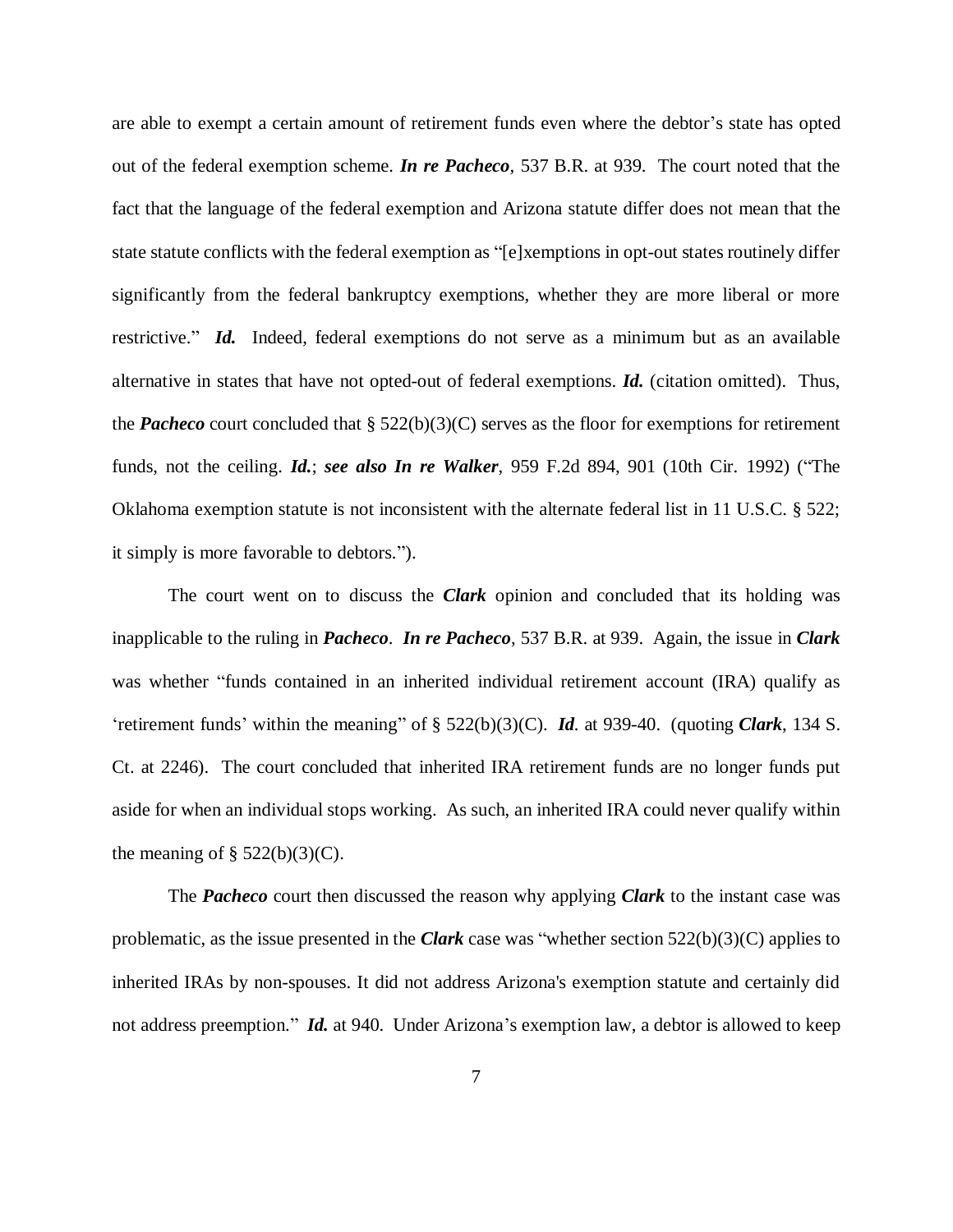more than would be allowed under the Bankruptcy Code, and this is a choice that Congress envisioned that states would be allowed to make when  $\S$  522(b)(3)(C) was enacted. *Id.* Thus, the *Clark* opinion left open the possibility that a broader state statute, in terms of allowed exempt assets, could allow debtors to keep an inherited IRA and still not run afoul to Supreme Court precedent.

#### C. **Applying** *Pacheco* **to the Case at Bar**

The case at bar mirrors the fact pattern presented in *Pacheco*. At the outset, it is important to note that, unlike *Pacheco*, Texas is an opt-in state, meaning that Texas residents may use either state exemptions, or the federal exemption scheme. *In re Bounds*, 491 B.R. 440, 444 (Bankr. W.D. Tex. 2013). This, however, does not change the analysis as opt-in status merely means that the Debtor in this case had the choice to use federal instead of state exemptions. As noted above, Debtor, like in *Pacheco*, used state exemptions.

While the Texas statute at issue is similar to the Arizona statute in effect, it is even more direct in its protection of inherited IRAs. The statute provides the following:

> (a) In addition to the exemption prescribed by Section 42.001, a person's right to the assets held in or to receive payments, whether vested or not, under any stock bonus, pension, annuity, deferred compensation, profit-sharing, or similar plan, including a retirement plan for self-employed individuals, or a simplified employee pension plan, an individual retirement account or individual retirement annuity, including an *inherited individual retirement account*, individual retirement annuity, Roth IRA, or inherited Roth IRA, or a health savings account, and under any annuity or similar contract purchased with assets distributed from that type of plan or account, is exempt from attachment, execution, and seizure for the satisfaction of debts to the extent the plan, contract, annuity, or account is exempt from federal income tax, or to the extent federal income tax on the person's interest is deferred until actual payment of benefits to the person under Section 223, 401(a), 403(a), 403(b), 408(a), 408A, 457(b), or 501(a), Internal Revenue Code of 1986,1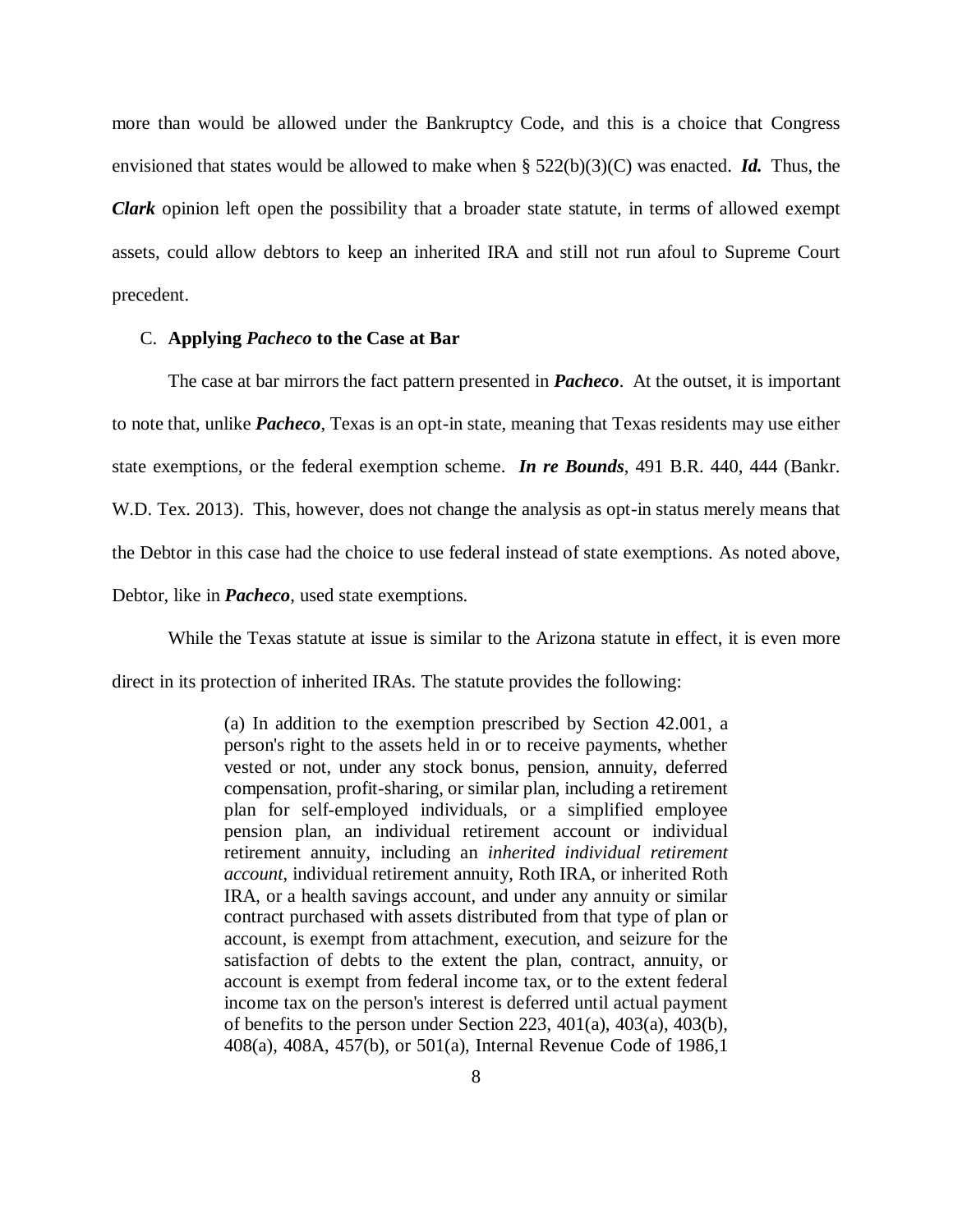including a government plan or church plan described by Section 414(d) or (e), Internal Revenue Code of 1986.2.

Tex. Prop. Code Ann. § 42.0021(a) (West 2017) (emphasis added). Unlike in *Pacheco*, the Texas legislature chose to specifically state that "an inherited individual retirement account. . . . is exempt from attachment, execution, and seizure for the satisfaction of debts." *Id.* Similar to the Arizona statue at issue in the *Pacheco* opinion, the Texas Legislature sought to allow Texans to keep inherited IRAs exempt to the fullest extent possible. Whether this legislation was enacted specifically to address bankruptcy debtors and the *Clark* opinion is not the operative question. As explained in *Pacheco*, Congress did not create § 522(b)(3)(C) to be so limiting as Trustee in this case would prefer. Texas law allows debtors to exempt a broader category of funds than would be allowed under the Bankruptcy Code. *In re Pacheco*, 537 B.R. at 940. The effect of the Texas Legislature's enactment is to go beyond the established minimum level of protection that Congress created when it enacted  $\S$  522(b)(3)(C).

To hold differently would have this Court incorrectly extend the ruling of *Clark* in a way that the Supreme Court did not intend. The *Clark* opinion did not address state law preemption or provide guidance as to how a more protective state law exemption should be treated in a post-*Clark* world. As such, this Court can only conclude that a broader and more protective state statute can allow for exemption of an inherited IRA without violating the holding in *Clark*. The Trustee in this case relies on footnote 1 of the *Clark* opinion to support his claim that Debtor's inherited IRA should be held as nonexempt. The Court disagrees. Footnote 1 of *Clark* states that "debtors may elect to claim exemptions under federal law, see section 522(b)(2), or state law, see Section 522(b)(3)." *Clark*, 134 S. Ct. at 2250, n. 1. Reliance on this quote is completely unfounded. This quote serves only to explain that the Debtor had a choice of either state or federal exemptions. It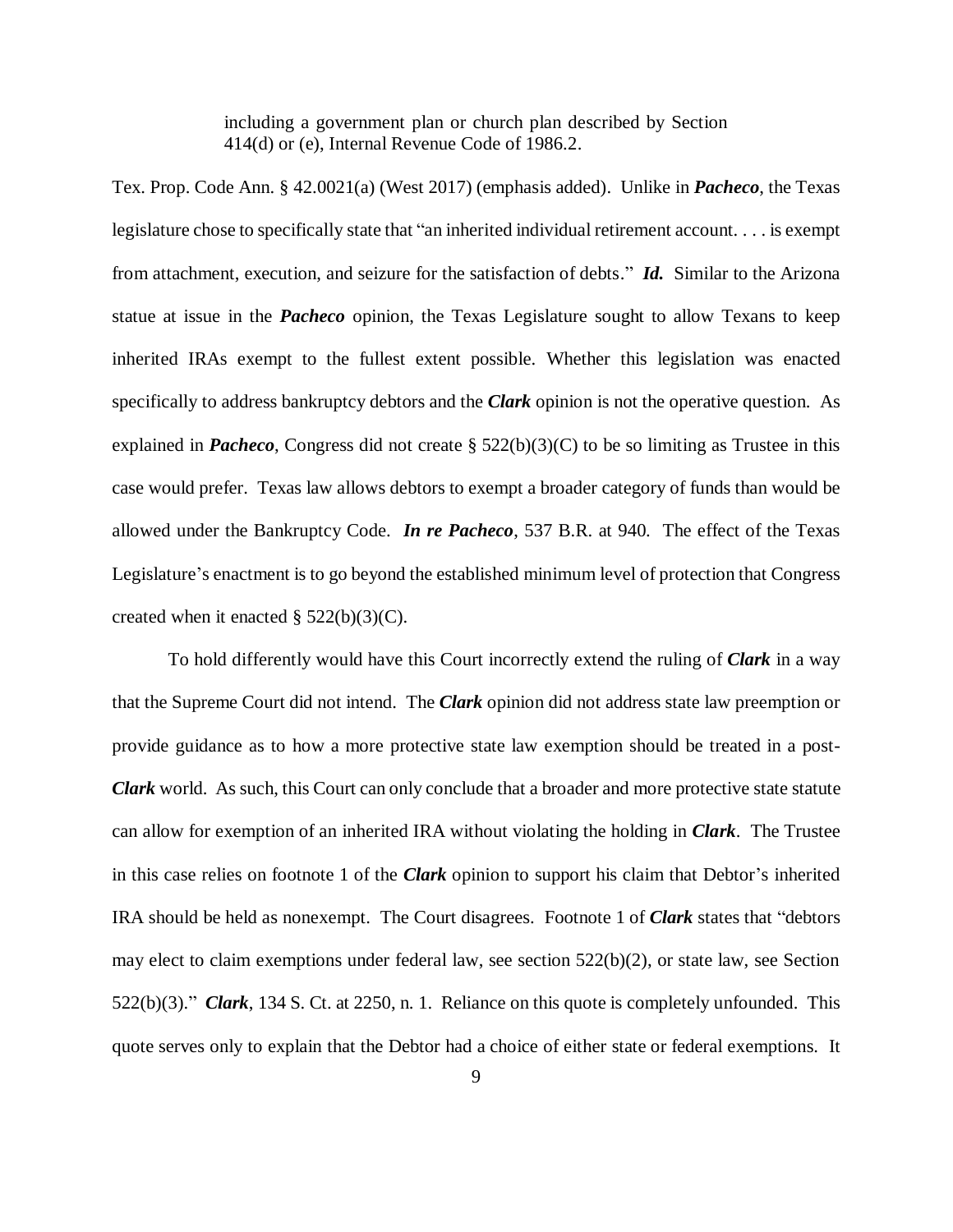fails to take into account that no state statute was applicable in the *Clark* opinion, and therefore, the Court did not need to address preemption or the availability of more generous state statutes.

For the reasons listed above, the Court finds that the Trustee's first argument for denial of exemption fails. The *Clark* holding is not applicable to the set of facts in the instant case.

#### D. **Application of Texas Property Code Section 42.0021**

 For his second contention, Trustee argues that Section 42.0021 of the Texas Property Code does not protect the Inherited IRA and cites to *In re Jarboe* for support. 365 B.R. 717 (Bankr. S.D. Tex. 2007). In *Jarboe*, Judge Bohm held that an individual retirement account inherited from a non-spouse was not qualified under the Internal Revenue Code (IRC), and therefore, not exempt. *Id.* at 725. As the Trustee correctly points out, the *Jarboe* court relied on the 2006 version of Section 42.0021. *Id.* at 721. The statute was amended on April 1, 2013, and provided that inherited individual retirement accounts and annuities "to the extent the plan, contract, annuity, or account is exempt from federal income tax, or to the extent federal income tax on the person's interest is deferred until actual payment of benefits to the person under Section 223, 401(a), 403(a), 403(b), 408(a), 408A, 457(b), or 501(a), Internal Revenue Code of 1986." Tex. Prop. Code Ann. § 42.0021(a) (West 2017). Trustee contends that the current version of Section 42.0021 cannot apply in this case because the individual retirement account is not exempt from federal income tax, nor is federal income tax on the Debtor's interest deferred until payment of the benefits to Debtor. At least one court, however, disagrees. In *In re Enloe*, Judge Isgur examined the treatment of Section 42.0021 and inherited IRAs in bankruptcy. The court stated the following:

> Section 42.0021(a) of the Texas Property Code states that "a person's right to the assets held in or to receive payments, whether